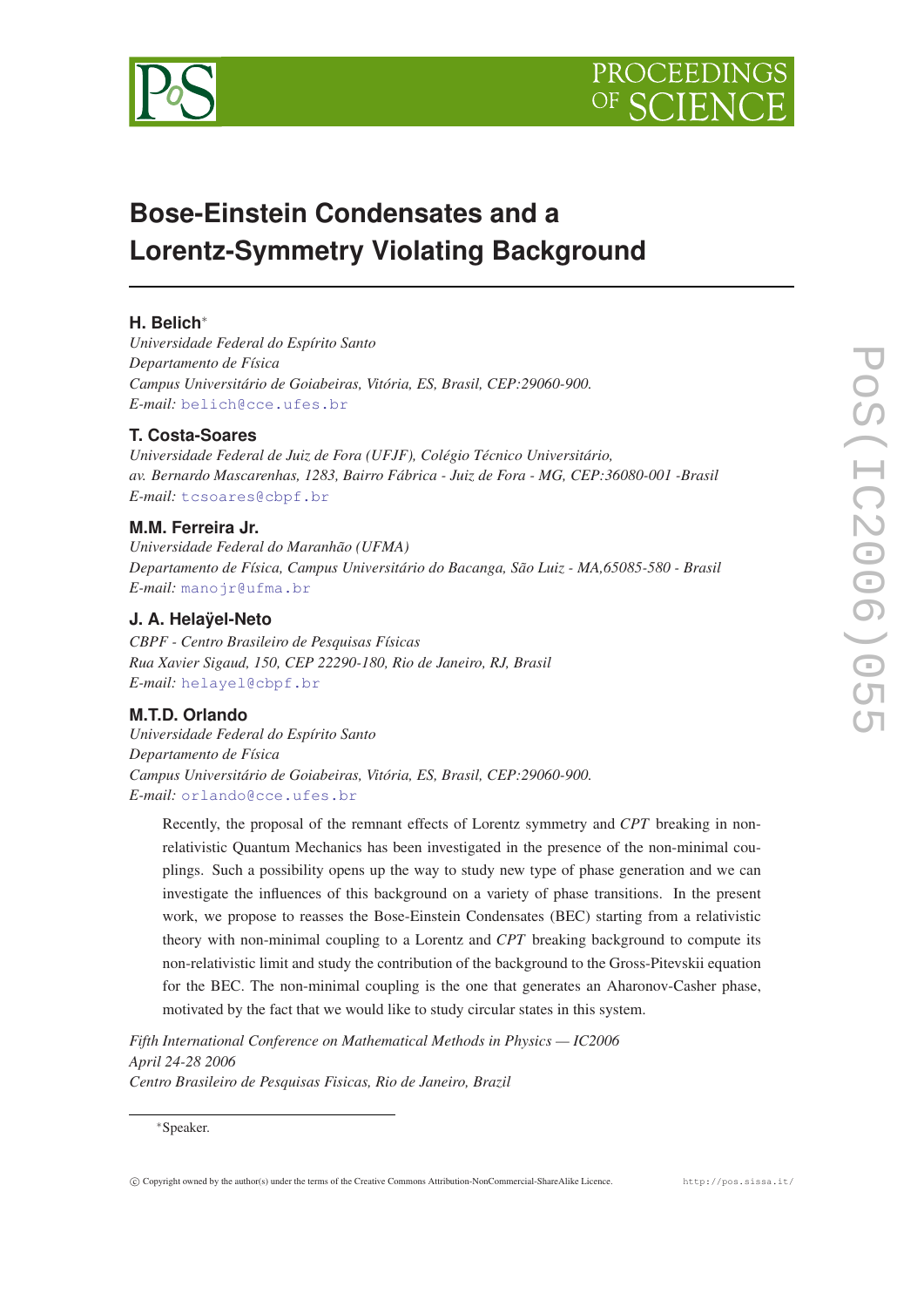#### 1. Introduction

Studies about consequences of spontaneous symmetry breaking in context of a fundamental theory have received special attention over the past years. The immediate consequence is the nonequivalence between particle and observer Lorentz transformations [[1](#page-6-0)] . In the last decade a line of works [\[2\]](#page-6-0) explored this breaking in the context of string theories. Models with Lorentz symmetry and CPT breaking have been used as a low-energy limit of an extension of the Standard Model, valid at the Plank scale [\[3\]](#page-6-0). An effective action that incorporates CPT and Lorentz symmetry violation is obtained and it keeps unaffected the  $SU(3) \times SU(2) \times U(1)$  gauge structure of the underlying theory.

Concerning the gauge sector of the Standard Model Extension (SME), many studies has been developed that focuses on many different aspects [[4](#page-6-0)]-[[5](#page-6-0)]. The fermion sector has been investigated as well, initially by considering general features (dispersion relations, plane-wave solutions, and energy eigenvalues) [[3\]](#page-6-0), and later by scrutinizing CTP-violating probing experiments [[6](#page-6-0)] conceived to set up upper bounds on the breaking parameters.

Our approach to the Lorentz symmetry breaking consists in adopting the 4-dimensional version of a Chern-Simons topological term, namely  $\varepsilon_{\mu\nu\kappa\lambda}v^{\mu}A^{\nu}F^{\kappa\lambda}$ , where  $\varepsilon_{\mu\nu\kappa\lambda}$  is the 4-dimensional Levi-Civita symbol and  $v^{\mu}$  is a fixed four-vector acting as a background. This idea was first settled down in the context of QED in [[17\]](#page-7-0). A study of the consequences of such breaking in QED is extensively analyzed in [[7](#page-6-0)], [[8](#page-6-0)]. An extension of the Carroll-Field-Jackiw model in  $(1+3)$ dimensions, including a scalar sector that yields spontaneous symmetry breaking (Higgs sector), was recently developed and analyzed, yielding in an Abelian-Higgs gauge model with violation of Lorentz symmetry [[9](#page-6-0)].

On the other hand, the study of a vortex nature in a Bose-Einstein Condensates (BEC) was a subject of great deal of papers and the most relevant results have been reported in an interesting review work by Fetter [\[12](#page-6-0)]. Its nature is closely related to the existence of an order parameter of the kind  $\Phi(\mathbf{r},t) = \sqrt{n(\mathbf{r},t)}$ exp(*iS*( $\mathbf{r},t$ )), which represents an irrotational flow from a hydrodynamic viewpoint; actually, from the Gross-Pitaevskii Equation (GPE) for the order parameter, one can derive the equations of motion that resemble the equation of irrotational hydrodynamics, from which the phases  $S(\mathbf{r},t)$  plays the role of a velocity field potential, i.e.,  $\vec{v} = \frac{\hbar}{m} \nabla S(\mathbf{r},t)$ . The existence of the vortex is related to the fact that  $\vec{v}$  is nothing but the gradient of the phase  $S(\mathbf{r},t)$ . Without any discontinuity in this quantity, one should observe divergence lines for  $\phi$ ; but, with second derivative discontinuity the violation of the Bianchi identity for that phase,  $[\partial_i, \partial_j] S(\mathbf{r}, t) \neq 0$ , a kind of singularity emerges, which implies that the velocity field has a non-zero circularity, yielding  $\nabla \times \vec{v} = \frac{\hbar}{m} \delta^2(x)$ , and the vortex charge is defined as  $\frac{\hbar}{m}$ .

Recently, in a paper by Petrosyan and You [[13\]](#page-6-0), it has been shown that the quantum topological Aharanov-Casher phases [\[14](#page-7-0)] may be used to create circulating states of magnetically trapped atomic BEC's, after associating these states with vortex-states. This has been shown [[15\]](#page-7-0). In another context, out of the atomic condensates systems, it was explored that a kind of Lorentz breaking implication in Quantum Mechanics [\[16](#page-7-0)] is that topological phases may be induced by the coupling of an external electric and magnetic field with a vector background responsible for the breaking Lorentz Symmetry. This breaking may be implemented by a non-minimal coupling in the covariant derivative. A special situation pointed out in [[16\]](#page-7-0) is that some configurations could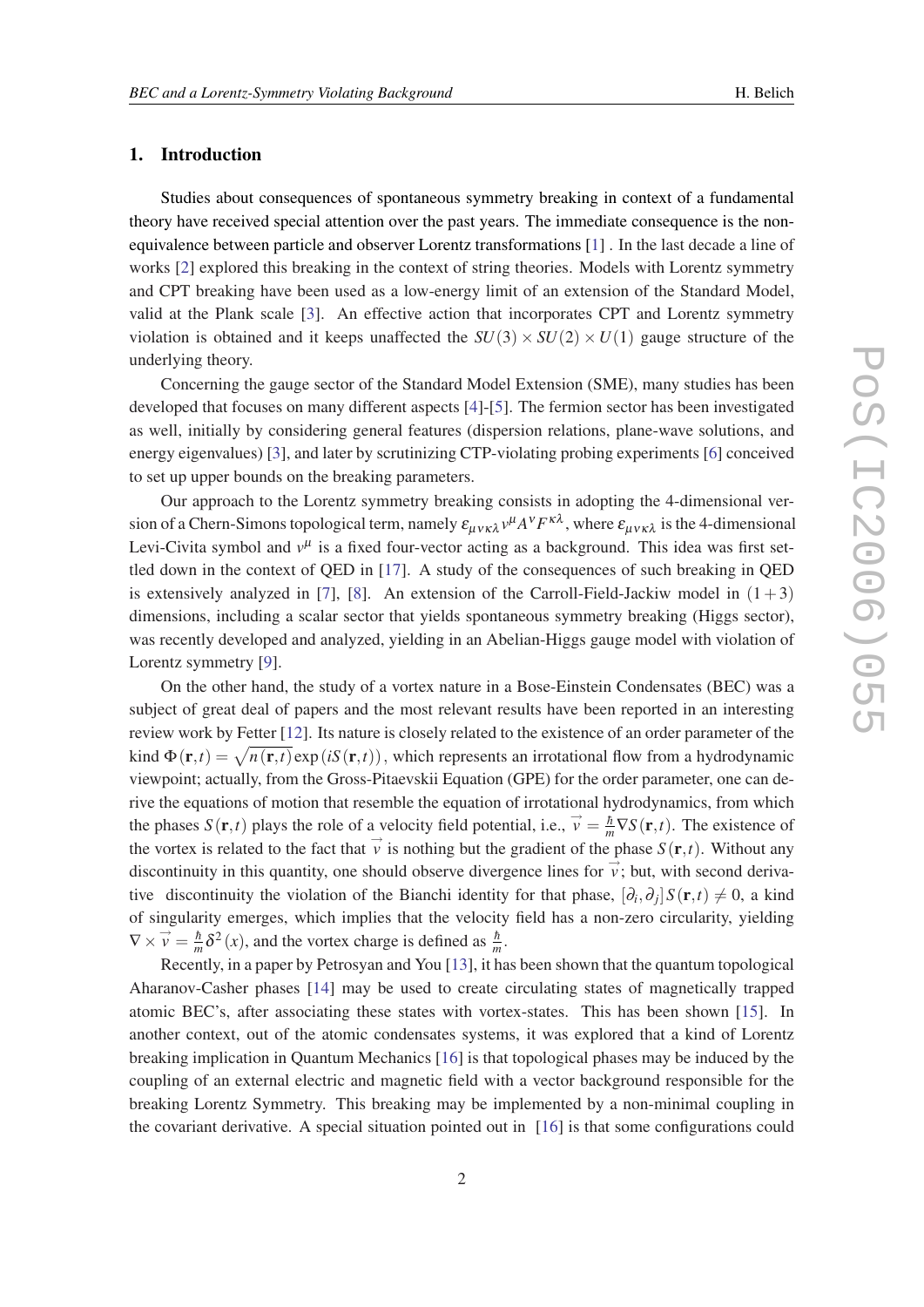produce AC phase, important in the study of vortex of BEC systems as discussed above.

In this paper, we propose to reassess this discussion in the light of the Lorentz breaking in Quantum Mechanics.

## 2. Effective Vector Potential in the Gross-Pitaevskii Equation.

The Hamiltonian that describes the system follows from the Dirac Equation for a spin- $\frac{1}{2}$  particle and linear in the fields. The applicability for neutral bosons was stressed in [\[15](#page-7-0)] for the standard case that matter field couple to the electromagnetic fields in a non-minimal way. In this work, it is proposed to write the Hamiltonian with the same procedure, but introducing another kind of nonminimal coupling that breaks the Lorentz symmetry. The motivation for this kind of coupling in the problem of confined Bose-Einstein Condensates is that, as it is explored in [\[16](#page-7-0)], the background responsible for breaking the Lorentz symmetry generates a kind of Aharanov-Casher phase even in the case of neutral particles even in the spin-0 case, which makes of the BEC system a very interesting example for this application.

The starting point is the Dirac equation below

$$
(i\gamma^{\mu}D_{\mu}-m)\Psi=0,
$$
\n(2.1)

where the covariant derivative is chosen to be

$$
D_{\mu} = \partial_{\mu} + eA_{\mu} + igv^{\gamma} \widetilde{F}_{\mu\nu},\tag{2.2}
$$

where  $v^{\mu}$  is a fixed four-vector acting as a background which breaks the Lorentz symmetry [[17\]](#page-7-0). The Hamiltonian obtained after the non-relativistic limit is worked out read as follows:

$$
H = \frac{1}{2m}\overrightarrow{\Pi}^2 + e\varphi - \frac{e}{2m}\overrightarrow{\sigma} \cdot (\overrightarrow{\nabla} \times \overrightarrow{A}) + \frac{1}{2m}g\nu^0\overrightarrow{\sigma} \cdot (\overrightarrow{\nabla} \times \overrightarrow{B}) + \frac{g}{2m}\overrightarrow{\sigma} \cdot \overrightarrow{\nabla} \times (\overrightarrow{\nu} \times \overrightarrow{E}). \tag{2.3}
$$

The generalized canonical moment is

$$
\overrightarrow{\Pi} = \left(\overrightarrow{p} - e\overrightarrow{A} + gv^{0}\overrightarrow{B} - g\overrightarrow{v} \times \overrightarrow{E}\right).
$$
 (2.4)

One can also add to (2.2) a torsion-like term,  $ig_a \gamma_5 v^{\gamma} \tilde{F}_{\mu\nu}$ , which will contribute to the Hamiltonian with an extra term

$$
H_{g_A} = \overrightarrow{\sigma} \cdot \left( g_a v^0 \overrightarrow{B} - g_a \overrightarrow{v} \times \overrightarrow{E} \right) + g_a \overrightarrow{v} \cdot \overrightarrow{B}, \qquad (2.5)
$$

so that, the total Hamiltonian becomes

$$
H_t = H + H_{g_A}.\tag{2.6}
$$

The second quantized description of a collection of such fully polarized neutral bosons with spin-*s* is given, from (2.6), by a Lagrangian, enriched by a contact interaction term with coupling constant  $\lambda$ , as below:

$$
\mathcal{L} = \psi^{\dagger} \left( i\hbar \partial_t + \mu B \mathbf{S} \right) \psi - \frac{1}{2m} \psi^{\dagger} \left( -i\hbar \nabla - a_{eff} \right)^2 \psi - \frac{\lambda}{4} \left( \psi^{\dagger} \psi \right)^2 + \mathcal{L}_{nm}, \tag{2.7}
$$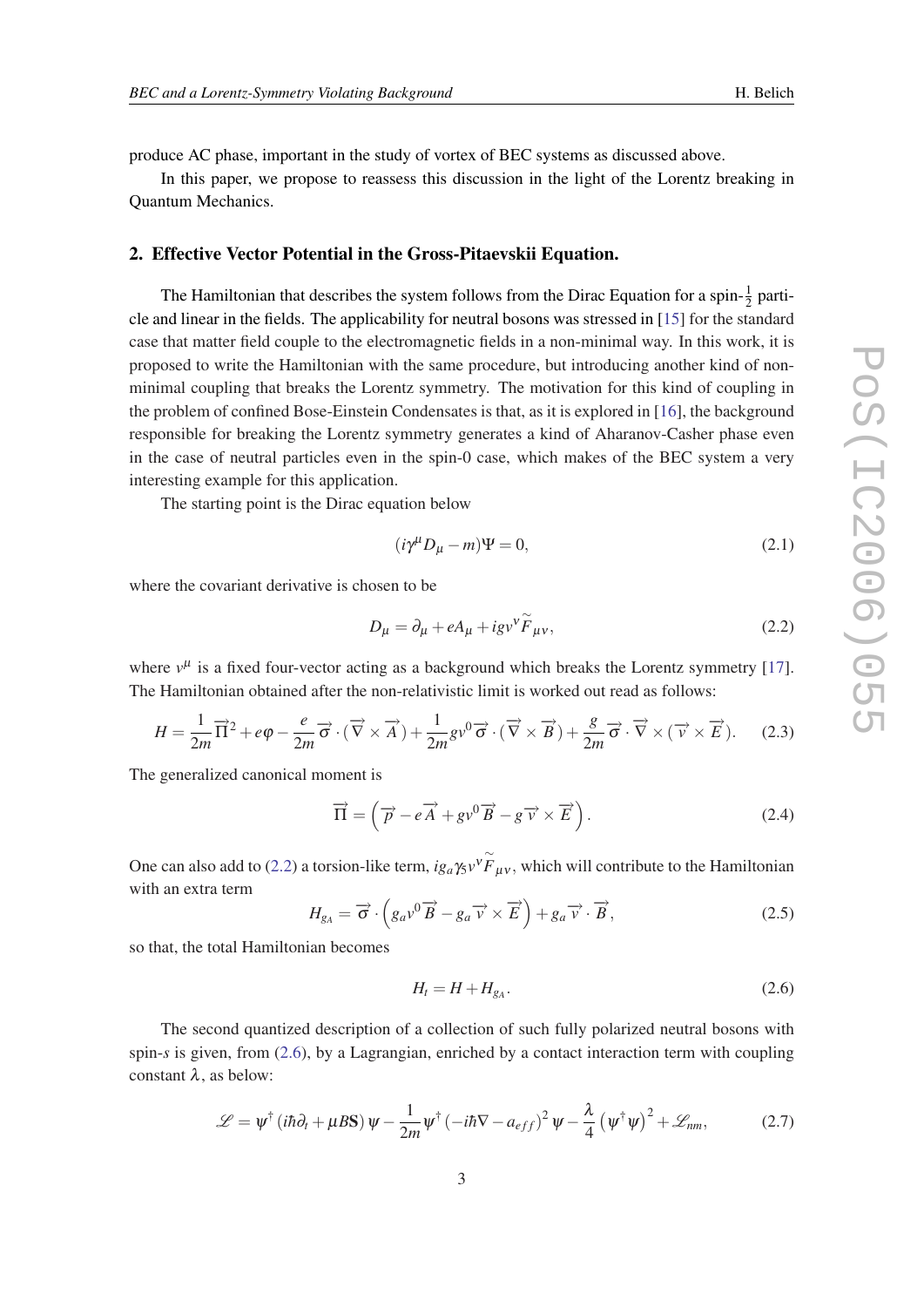<span id="page-3-0"></span>and  $\mathcal{L}_{nm}$  is the contribution of the non-minimal term in the lagrangian;

$$
\mathcal{L}_{nm} = \frac{g}{2m} \psi^{\dagger} \left( \mathbf{S} . v^{0} \overrightarrow{\nabla} \times \overrightarrow{B} + \mathbf{S} . \overrightarrow{\nabla} \times (\overrightarrow{v} \times \overrightarrow{E}) \right) \psi + g_{A} \psi^{\dagger} \left( \mathbf{S} . v^{0} \overrightarrow{B} - \mathbf{S} . (\overrightarrow{v} \times \overrightarrow{E}) \right) \psi + g_{A} \psi^{\dagger} \left( \overrightarrow{v} . \overrightarrow{B} \right) \psi.
$$
 (2.8)

Carrying out the adiabatic approximation to "freeze out " the spin degree of freedom in a state with quantum number  $m_s$ , in the same way as in the work of ref. [[15\]](#page-7-0), eq. 2.8 can be cast as

$$
\mathcal{L}_{nm} = \frac{g}{2m} m_s \psi^{\dagger} \left( v^0 \overrightarrow{\nabla} \times \overrightarrow{B} + \overrightarrow{\nabla} \times (\overrightarrow{v} \times \overrightarrow{E}) \right) \psi + m_s g_A \psi^{\dagger} \left( v^0 \overrightarrow{B} - (\overrightarrow{v} \times \overrightarrow{E}) \right) \psi + g_A \psi^{\dagger} \left( \overrightarrow{v} \cdot \overrightarrow{B} \right) \psi.
$$
 (2.9)

Finally, in order to obtain the Gross-Pitevskii Equation for the order parameter, we should take the variational principle in the total Lagrangian of the system. The result is:

$$
i\hbar \partial_t \Phi = \left[ \frac{1}{2m} \left( -i\hbar \nabla - a_{eff} \right)^2 - m_s \mu B + \frac{\lambda}{4} \Phi^* \Phi + \right. \\ \left. - \frac{g}{2m} m_s \left( v^0 \overrightarrow{\nabla} \times \overrightarrow{B} + \overrightarrow{\nabla} \times (\overrightarrow{v} \times \overrightarrow{E}) \right) + \\ + m_s g_A v^0 \overrightarrow{B} - (\overrightarrow{v} \times \overrightarrow{E}) + g_A \left( \overrightarrow{v} \cdot \overrightarrow{B} \right) \right] \Phi \tag{2.10}
$$

and

$$
a_{eff} = -e^* \overrightarrow{A} + g v^0 \overrightarrow{B} - g \overrightarrow{v} \times \overrightarrow{E}.
$$
 (2.11)

This term contains the Aharanov-Bohm, the Aharanov-Casher and an extra phase due to the  $g\overrightarrow{v}$ <sup>0</sup> $\overrightarrow{B}$ <sup>2</sup> -term.

We first whish to verify the stability of the state of minimum energy. For that we adopt the following parametrization:

$$
\Phi = \chi(r)e^{in\theta}.\tag{2.12}
$$

Notice that the effective potential to be taken into account is

$$
\mathcal{V}(\Phi^*\Phi) = V(\Phi^*\Phi) - \Phi^* \left( \frac{g}{2m} m_s \left( v^0 \overrightarrow{\nabla} \times \overrightarrow{B} + \overrightarrow{\nabla} \times (\overrightarrow{v} \times \overrightarrow{E}) \right) \right) \Phi + + \Phi^* \left( m_s g_A \left( v^0 \overrightarrow{B} - (\overrightarrow{v} \times \overrightarrow{E}) \right) + g_A \left( \overrightarrow{v} \cdot \overrightarrow{B} \right) \right) \Phi,
$$
(2.13)

with,

$$
V(\Phi^*\Phi) = \Phi^* \left( -m_s \mu B + \frac{\lambda}{4} \Phi^* \Phi \right) \Phi.
$$
 (2.14)

If we consider only the term above  $V(\Phi^*\Phi)$ , the minimum is  $\chi(r) = 2\sqrt{\frac{m_s\mu B}{\lambda}}$  $\frac{s\mu B}{\lambda}$ . The analysis of the complete potential  $\mathcal{V}(\Phi^*\Phi)$  does not change the sign of the term  $\Phi^*\Phi$ , and the conditions for the minimum are still ensured. Notice that the non-minimal coupling contributes to an increasing in the mass term and the condensate becomes more stable.

We next address the question of the transition to the condensate phase.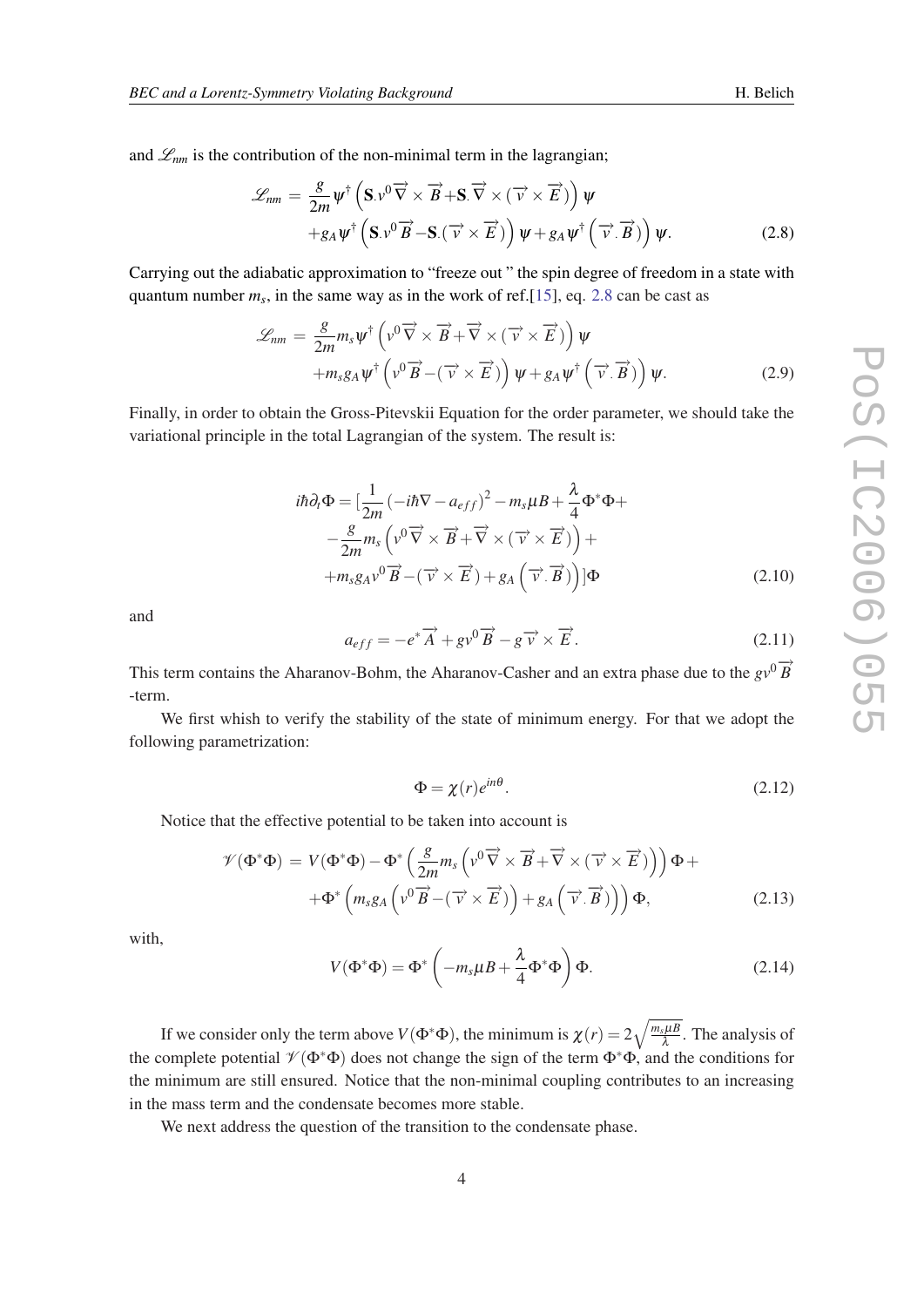#### 3. Transition from normal to Condensate State

The influence of the non-minimal coupling in the phase transition is a relevant aspect to be investigated. In the previous section we have obtained a contribution that increases the effective mass term, so the non-minimal coupling could contribute to the behavior in the inertia of the condensate. To investigate this point, we take the eq.  $(2.10)$  $(2.10)$  in the stationary limit, without gauge field and background contributions, so that we have:

$$
0 = \left(\frac{1}{2m} \left(-i\hbar \nabla\right)^2 - m_s \mu B + \frac{\lambda}{4} \Phi^* \Phi\right) \Phi.
$$
 (3.1)

The transition from the normal to the condensate state initiates with the order parameter intensity starting from zero. Close to the transition, we can neglect the  $m<sub>s</sub> \mu B$  -term. The equation above becomes

$$
0 = \left(\frac{1}{2m} \left(-i\hbar \nabla\right)^2 - \frac{\lambda}{4} \Phi^* \Phi\right) \Phi,
$$
\n(3.2)

by making  $\alpha = \frac{\lambda}{4} \Phi^* \Phi$ , we get,

$$
0 = \left(\frac{1}{2m} \left(-i\hbar \nabla\right)^2 - \alpha\right) \Phi,\tag{3.3}
$$

$$
0 = \left(\nabla^2 - \frac{2m}{\hbar^2}\alpha\right)\Phi\tag{3.4}
$$

Solving the equation above for one spatial dimension, we obtain  $\Phi = \exp(-\frac{x}{\xi})$  $(\frac{x}{\xi})$ , with  $\xi = \frac{\hbar}{\sqrt{2n}}$  $rac{n}{2m|\alpha|}$ . The  $\xi$  parameter, in a BEC, is called healing length.  $\alpha$ , which parametrizes the two-body interactions, is given by  $\alpha = \frac{4\pi\hbar^2 a n}{m}$  $\frac{h^2 a n}{m}$ , where *n* is the density of the condensate, *m* is the mass term and *a* is the *s*- wave scattering length, and  $\xi = (8\pi na)^{-1/2}$ . If we take into account the gauge contribution,  $a_{eff} = -e^* \overrightarrow{A} + g v^0 \overrightarrow{B}$ , to the eq. [\(2.10](#page-3-0)),

$$
0 = \left(\frac{1}{2m}\left(-i\hbar\nabla + e^*\overrightarrow{A} - gv^0\overrightarrow{B}\right)^2 - m_s\mu B + \alpha\right)\Phi.
$$
 (3.5)

The contribution of  $m_s \mu B$  in a trapped condensate is usually the harmonic trap, given in the most general form by  $V_{ext} = \frac{m}{2}$  $\frac{m}{2}$   $(\omega_x^2 x^2 + \omega_y^2 y^2 + \omega_z^2 z^2)$ . In the Landau gauge  $\vec{A} = (0, Hx, 0)$ , the equation above becomes,

$$
\left(\frac{\partial}{\partial x}\right)^2 \Phi + \left(\frac{\partial}{\partial y} - \frac{e^* H}{i\hbar}x\right)^2 \Phi + \left(\frac{\partial}{\partial z} - \frac{g v^0 \overrightarrow{B}_z}{i\hbar}\right)^2 \Phi + \xi^{-2} \Phi + V_{ext} \Phi = 0. \tag{3.6}
$$

It is clear, from the equation above that the non-minimal coupling yields a harmonic-type oscillator, in addition to the one coming from the trap. When both the oscillators are in resonance, we claim that they take the condensate to an excited state.

The order parameter depends on  $x, y$ , and  $z$ . The problem turns into a Schroedinger equation for a charge in an external magnetic field. We put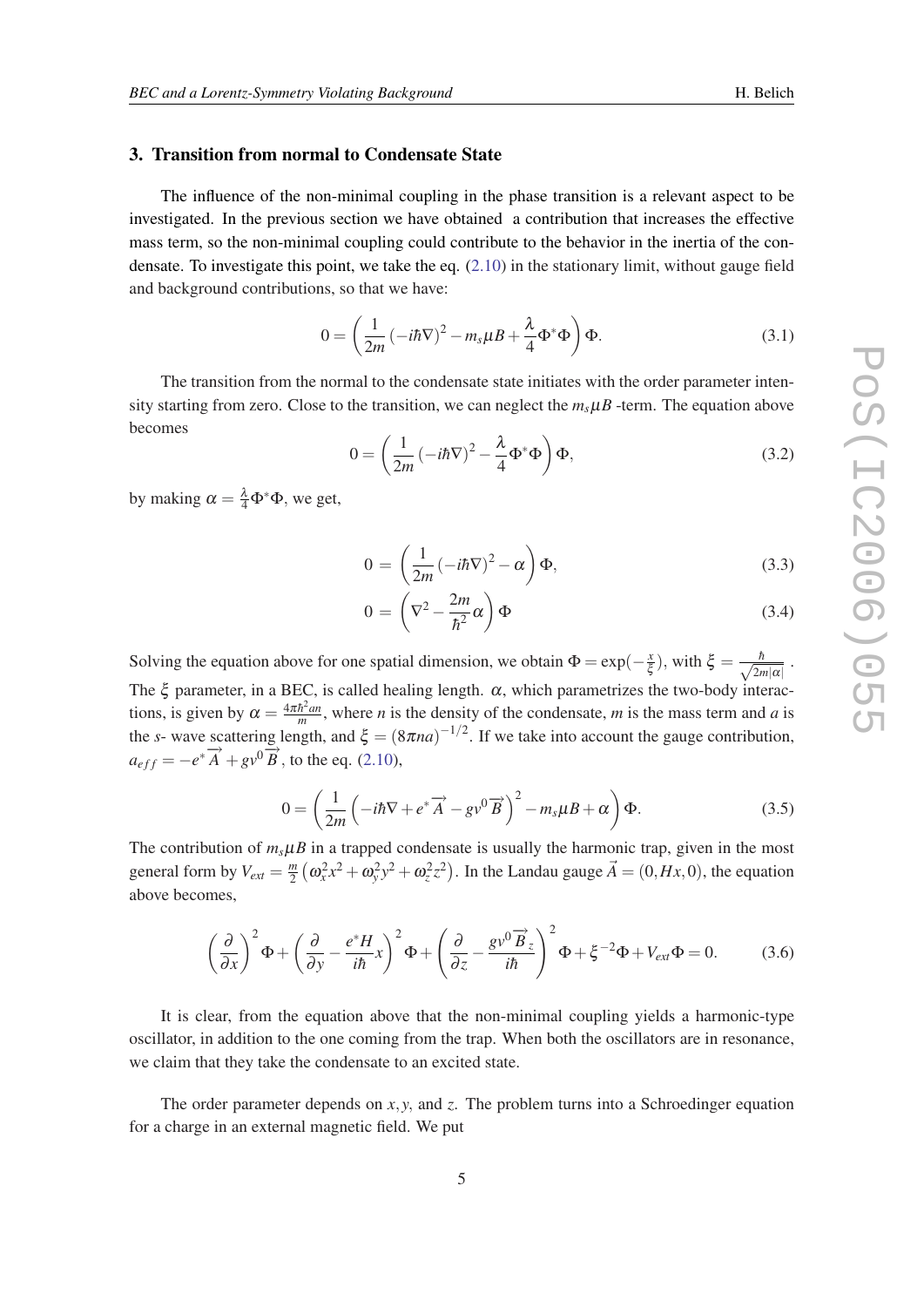$$
\Phi = \varphi(x) \exp(ik_2 y + ik_3 z), \tag{3.7}
$$

and we obtain thereby that,

$$
\left(\frac{\partial}{\partial x}\right)^2 \varphi - \left(k_2 + \frac{e^*H}{\hbar}x\right)^2 \varphi - \left(k_3 + \frac{g v^0 H}{\hbar}\right)^2 \varphi + V_{ext}\Phi + \xi^{-2}\varphi = 0.
$$
 (3.8)

 $\omega_0 = \frac{e^*H}{m}$  $\frac{H}{m}$  and  $\xi^{-2}$  is the healing length fixed by the Gross-Pitaevskii equation

$$
\xi^{-2} = \frac{2mE}{\hbar^2}.
$$
\n(3.9)

This yield the equation:

$$
\left(\frac{\partial}{\partial x}\right)^2 \varphi - \left(k_2 + \frac{m\omega_0}{\hbar}x\right)^2 \varphi - \left(k_3 + \frac{g v^0 H}{\hbar}\right)^2 \varphi + V_{ext}\Phi + \frac{2mE}{\hbar^2} \varphi = 0. \tag{3.10}
$$

We set  $k_3 = \frac{g v^0 H}{\hbar}$  $\frac{\partial^2 H}{\partial h}$ , and the oscillator equation comes about:

$$
\left(\frac{\partial}{\partial x}\right)^2 \varphi - \left(k_2 + \frac{m\omega_0}{\hbar}x\right)^2 \varphi + V_{ext}\Phi + \frac{2mE}{\hbar^2} \varphi = 0, \tag{3.11}
$$

with the oscillator frequency  $\omega_0$  and energy *E*. If we assume that the confining potential  $V_{ext}$  do not change the energy spectrum of the oscillator above, therefore we have

 $E = \hbar \omega_0 (n + \frac{1}{2})$  $\frac{1}{2}$ ). Taking into account (3.9), we get the relationship

$$
\frac{\hbar^2}{2m\xi^2} = \frac{\hbar e^* H}{m} \left( n + \frac{1}{2} \right)
$$
 (3.12)

For  $n = 0$ , we have the minimum that corresponds to the condensate without vortices  $(H = H<sub>c2</sub>)$ :

$$
H_{c2} = \frac{\hbar}{e^* \xi^2} = \frac{\phi_0}{\pi \xi^2},\tag{3.13}
$$

where  $\phi_0 = \frac{\pi \hbar}{e}$  is the magnetic flux quantum. The solution for the lowest energy level is a Gaussian function,

$$
\varphi = C \exp\left[-\frac{1}{2\xi^2} \left(x - \frac{\hbar k_2}{2eH_{c2}}\right)^2\right]
$$
\n(3.14)

The complete solution can be finally written down:

$$
\Phi = C \exp \left[ -\frac{1}{2\xi^2} \left( x - \frac{\hbar k_2}{2eH_{c2}} \right)^2 \right] \exp(ik_2 y + i \frac{g v^0 H}{\hbar} z)
$$
(3.15)

then we can observe that the Lorentz breaking contribution is in the appearance of a phase in the expression of the condensate order parameter. Then the velocity field assume the form,

 $\vec{v} = \frac{\hbar}{m} \nabla S(\mathbf{r}, t) = \frac{g v^0 H}{m} + k_2$ , therefore this contribution must affect the vortex solution.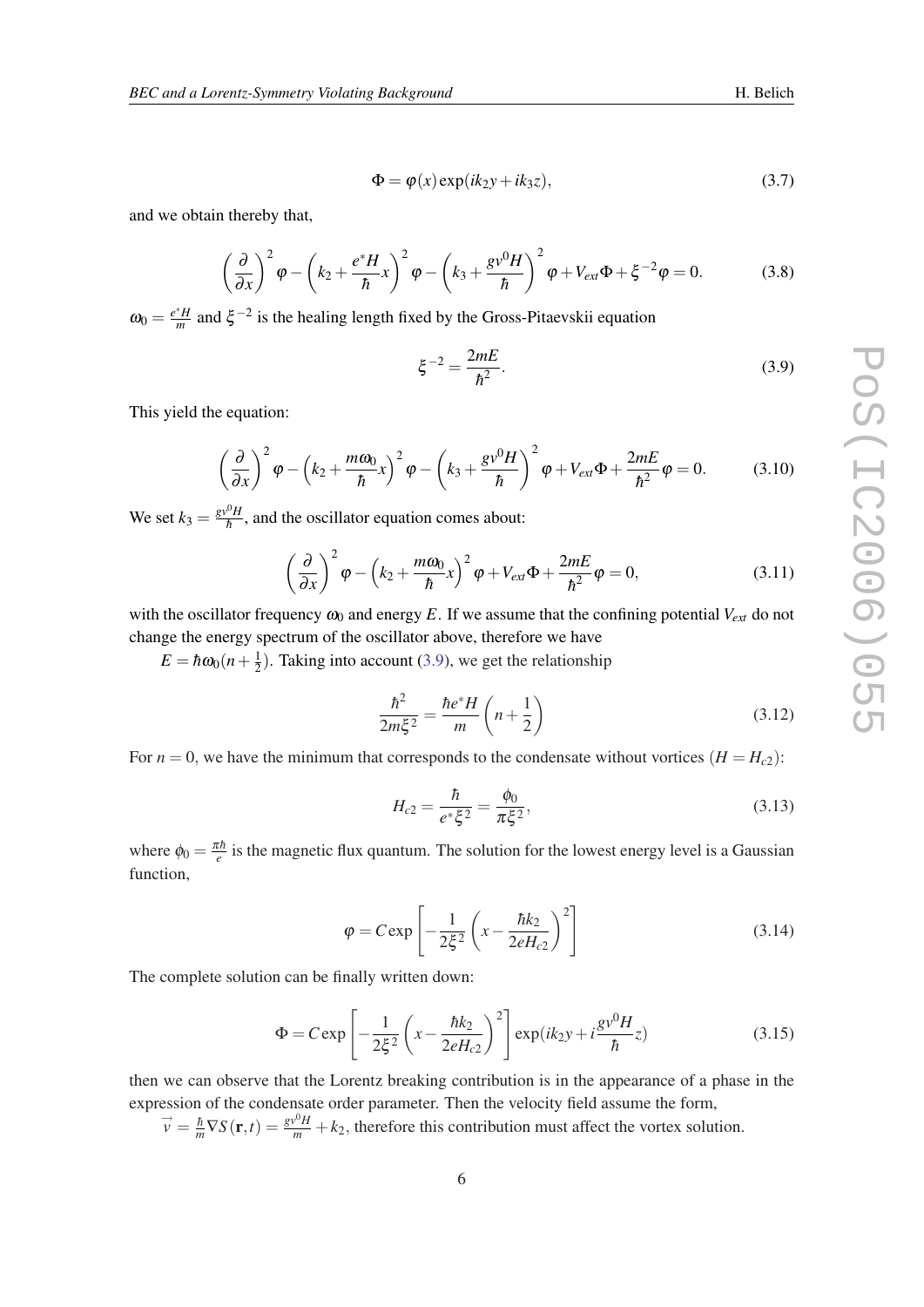#### <span id="page-6-0"></span>3.1 Concluding Comments and Prospects

The main idea we have tried to convey in this paper concerns the possible relation we may establish between the formation of the Bose-Einstein Condensates and a scenario defined by the presence of a background that parametrizes the breaking of Lorentz symmetry form the particle transformations point of view.

The Lorentz symmetry violation background is non-minimally coupled to the Gross-Pitaevskii equation and through a number of steps discussed above, we can keep track of its effect to the phase that yields the vorticity of the condensate fluid. The ground state solution is worked out under some assumptions. It would be a natural step further to get the excited states and to really demonstrate our conjecture that the resonance among the trap and the Lorentz-symmetry violating background take the condensates to their excited states.

#### References

- [1] D. Colladay and V. A. Kostelecký, "*CPT violation and the standard model,*"*Phys. Rev. D* 55,6760 (1997).
- [2] V. A. Kostelecky and S. Samuel, "*Spontaneous breaking of Lorentz symmetry in string theory,*" *Phys. Rev.* D,39, 683 (1989).
- [3] D. Colladay and V. A. Kostelecký,"*Lorentz-violating extension of the standard model,*" *Phys. Rev.* D 58, 116002 (1998).
- [4] S.R. Coleman and S.L. Glashow,"*High-energy tests of Lorentz invariance,*" *Phys. Rev*. D 59, 116008 (1999).
- [5] C. Adam and F. R. Klinkhamer,"*Causality and CPT violation from an Abelian Chern U Simons-like ˝ term,*" *Nucl. Phys.* B 607, 247 (2001).
- [6] V.A. Kostelecky and C.D. Lane,"*Constraints on Lorentz violation from clock-comparison experiments,*" Phys. Rev. D 60, 116010 (1999).
- [7] A.A. Andrianov, R. Soldati and L. Sorbo, "*Dynamical Lorentz symmetry breaking from a (3+1)-dimensional axion-Wess-Zumino model,*" *Phys. Rev.* D 59, 025002 (1999).
- [8] R. Jackiw and V. A. Kostelecký,"*Radiatively Induced Lorentz and CPT Violation in Electrodynamics,*" *Phys. Rev. Lett.* 82, 3572 (1999).
- [9] A. P. Baêta Scarpelli, H. Belich, J. L. Boldo and J. A. Helayël-Neto, "*Aspects of causality and unitarity and comments on vortexlike configurations in an Abelian model with a Lorentz-breaking term,*" *Phys. Rev.* D 67, 085021 (2003).
- [10] H. Belich, M.M. Ferreira Jr., J. A. Helayël-Neto and M.T.D. Orlando,"*Dimensional reduction of a Lorentz- and CPT-violating Maxwell-Chern-Simons model,*" *Phys. Rev.* D 67, 125011 (2003).
- [11] H. Belich, M.M. Ferreira Jr., J. A. Helayël-Neto and M.T.D. Orlando,"*Classical solutions in a Lorentz-violating Maxwell-Chern-Simons electrodynamics,*" *Phys. Rev.* D 68, 025005 (2003).
- [12] A. Fetter, A. Svidzinsky,"*Vortices in a trapped dilute Bose-Einstein condensate,*" *J. Phys.: Condens. Matter* 13, 135–194 (2001).
- [13] K. G. Petrosyan and L. You, "*Topological phases and circulating states of Bose-Einstein condensates,*" *Phys. Rev. A* 59, 639–642 (1999).